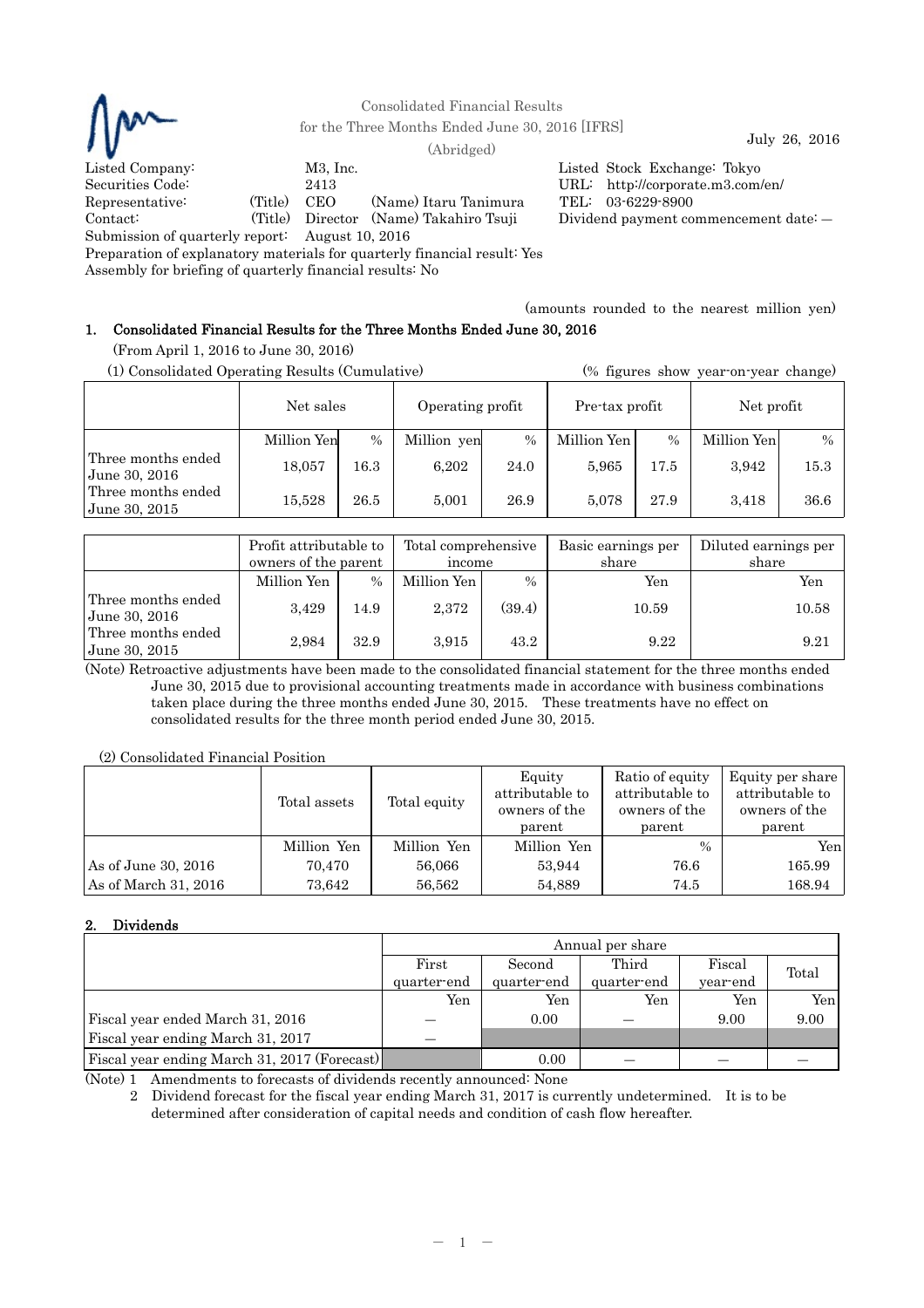## 3. Consolidated Financial Results Forecast for the Fiscal Year Ending March 31, 2017

| $(110 \text{m} \, \text{A} \text{m} \, \text{I})$ to march 31, 2017) |           |               |                  |               |                                                                                      |               |         |      |         |                                |       |
|----------------------------------------------------------------------|-----------|---------------|------------------|---------------|--------------------------------------------------------------------------------------|---------------|---------|------|---------|--------------------------------|-------|
|                                                                      | Net sales |               | Operating profit |               | Profit<br>attributable to<br>Net profit<br>Pre-tax profit<br>owners of the<br>parent |               |         |      |         | Basic<br>earnings per<br>share |       |
|                                                                      | Million   | $\frac{0}{0}$ | Million          | $\frac{0}{0}$ | Million                                                                              | $\frac{0}{0}$ | Million | $\%$ | Million | $\frac{0}{0}$                  | Yen   |
|                                                                      | Yen       |               | Yen              |               | Yen                                                                                  |               | Yen     |      | Yen     |                                |       |
| First Half                                                           | 35,000    | 14.7          | 10.500           | 14.7          | 10.500                                                                               | 14.4          | 7.000   | 13.9 | 6,300   | 13.3                           | 19.47 |
| Annual                                                               | 75,000    | 16.0          | 23,000           | 14.9          | 23,000                                                                               | 15.3          | 15,300  | 13.4 | 14,300  | 14.3                           | 44.18 |

(From April 1, 2016 to March 31, 2017)

(Note) 1 Amendments to forecasts of financial results recently announced: None

2 Basic earnings per share has been calculated using 323,640,795 shares, which is the average number of issued shares during the three months ended June 30, 2016.

## ※ Notes

(1) Changes in significant subsidiaries during the period (changes in specific subsidiaries accompanying changes in scope of consolidation): None

(2) Changes in accounting policies and accounting estimates:

- (i) Changes in accounting policies required by IFRS: None
- (ii) Changes in accounting policies other than item (i) above: None
- (iii) Changes in accounting estimates: None

(3) Number of shares issued (common stock)

| (i) Number of shares outstanding at the end of the period (including treasury shares) |             |        |  |  |  |
|---------------------------------------------------------------------------------------|-------------|--------|--|--|--|
| As of June 30, 2016                                                                   | 323,708,600 | shares |  |  |  |
| As of March 31, 2016                                                                  | 323,646,000 | shares |  |  |  |
| (ii) Number of treasury stock at the end of the period                                |             |        |  |  |  |
| As of June 30, 2016                                                                   | 32,400      | shares |  |  |  |
| As of March 31, 2016                                                                  | 32,400      | shares |  |  |  |
| (iii) Average number of shares during the period (cumulative)                         |             |        |  |  |  |
| As of June 30, 2016                                                                   | 323,640,795 | shares |  |  |  |
| As of June 30, 2015                                                                   | 323,523,438 | shares |  |  |  |

※ Indication regarding implementation status of the quarterly review procedures

This quarterly financial report is outside the scope of the review procedures for quarterly financial statements under the Financial Instruments and Exchange Act. At the time of disclosure of this quarterly financial report, review procedures for the Quarterly Consolidated Financial Statements are in progress.

※ Explanation of proper use of financial results forecasts, and other special matters

(Caution regarding statements concerning the future)

The forward-looking statements herein are based on information available to the Company and on certain assumptions deemed to be reasonable at the date of publication of this document. They are not intended as the Company's commitment to achieve such forecasts, and actual results may differ significantly due to various factors.

(Explanatory materials for quarterly financial result)

Explanatory materials for quarterly financial result will be posted on our website on Tuesday, July 26, 2016.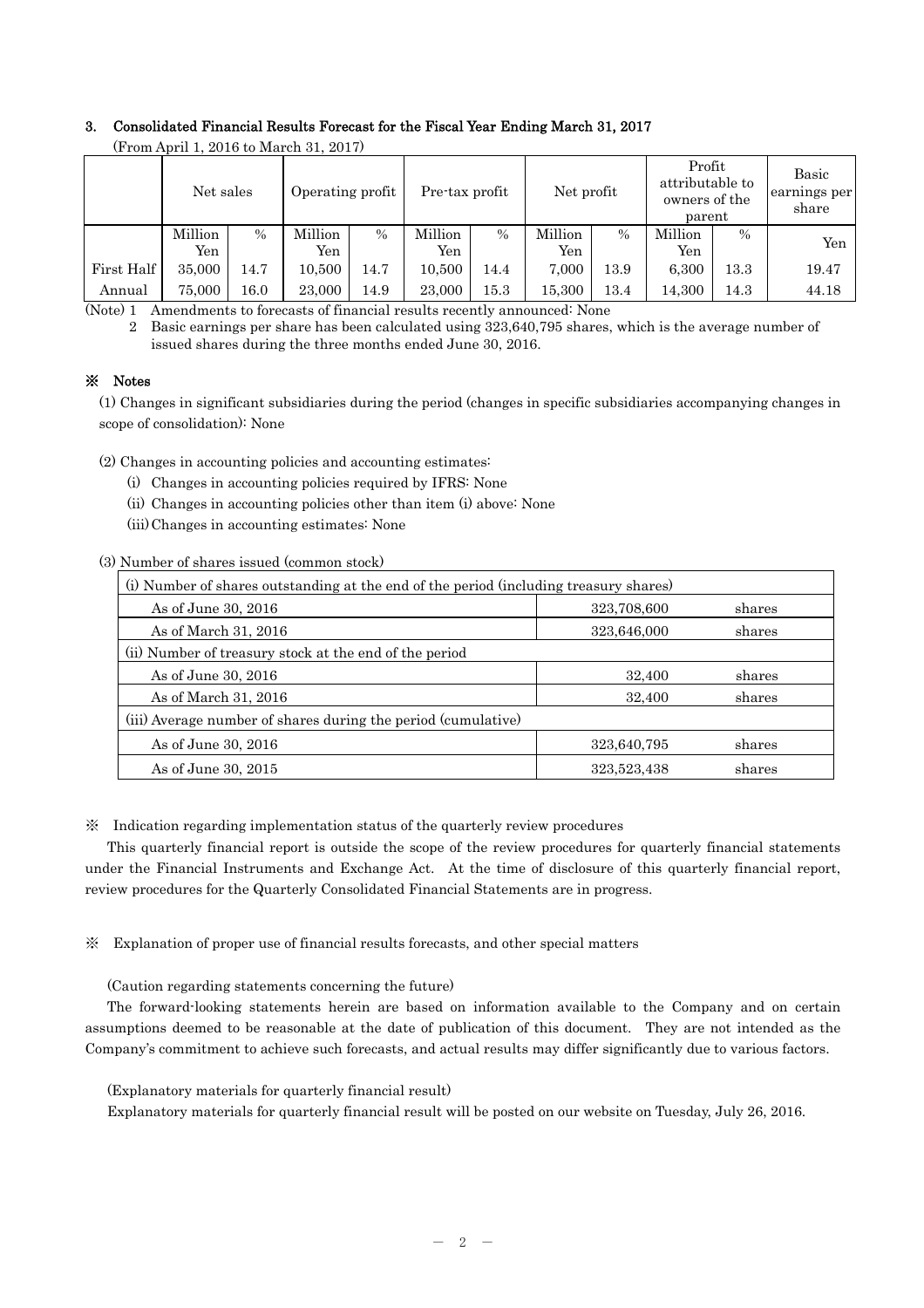## 1. Qualitative Information on Quarterly Results

#### (1) Explanation of consolidated operating results

Various services are provided for the 250,000+ physician members via the "m3.com" website designed for medical professionals.

Marketing support for pharmaceutical companies ("MR-kun family") includes a selection of services catering to various agendas and purposes, such as the basic "Affiliates" service, "MR-kun" service which allows member physicians to receive continuous and frequent information, "One Point eDetail" service which provides a more direct and targeted approach to member physicians, and "Web Conference" service which allows member physicians to participate in conferences via the internet.

Clinical trial related services centered around "Mr. Finder" which excavates institutions and patient participants for clinical studies, are provided by Mebix Inc. which provides IT supported large-scale clinical study services, MIC Medical Corp and MEDISCIENCE Planning Inc. ("MPI" below) which assists in clinical trial operations, by e-SMO Inc. and Neues, Co, Ltd. ("Neues" below) which provides administrative and operations support across the entire clinical trial process as SMOs, by Integrated Development Associates Co., Ltd. ("IDA" below) which provides support services mainly for overseas bio-pharmaceutical companies looking to include Japan and Asia in global drug development, and by POC Clinical Research Inc. ("POC" below), which provides comprehensive support in research and development aimed for early practical application of bio-technology centered on advanced medical technology.

Platform linked services such as market research services that panel member physicians, "QOL-kun" which provides marketing support for non-medical related corporations desiring to advertise daily life services to doctors, "AskDoctors" (http://www.AskDoctors.jp/) website which connects public users with member physicians for answers to general health questions, and "Practice Management" (m3.com Kaigyo/Keiei) services which support the establishment and management of clinics, are all being expanded.

Services at M3 Career, Inc. ("M3 Career" below) which provides job search and placement services for physicians and pharmacists, iTICKET Corporation which provides online reservation services for clinics, Reno Medical Inc. which is provides prescription drug related media services, C.M.S Co.Ltd ("C.M.S" below) which supports development and sales of electronic medical record systems, and M3 Marketing, Inc ("M3 Marketing" below) which develops and provides next generation MRs, or "Medical Marketers," are also all being expanded. We will be adding TECOM Group as a wholly owned subsidiary in August 2016, to provide preparatory education services surrounding national certifications for medical welfare practitioners.

As for business overseas, the U.S. portal website, "MDLinx," designed for healthcare professionals, continues to expand its member network based services towards pharmaceutical companies, as well as expand its career services for physicians through M&As. The portal now provides access to over 600,000 physician members, in part boosted by business partnerships. The U.K. portal website, "Doctors.net.uk," with roughly 200,000 physician members, is also expanding services for pharmaceutical companies with the launch of the U.K. version of MR-kun. Furthermore, the China portal website has now topped 1.5 million physician members, and the Chinese version of MR-kun continues to expand at a healthy pace.

Additionally, membership and panel participation at websites operated by M3 group starting with Japan, U.S., U.K., China, and Korea, now totals over 3 million physicians, enabling provision of marketing research services that span across a global scale.

|                  | Consonuated quarterly results for the first quarter (cumulative) is as below.<br><u>топне типнон тепт</u> |                                     |            |               |                                    |  |  |  |
|------------------|-----------------------------------------------------------------------------------------------------------|-------------------------------------|------------|---------------|------------------------------------|--|--|--|
|                  | Three months ended                                                                                        | Three months ended                  |            |               | (Reference)                        |  |  |  |
|                  | June 30, 2015                                                                                             | June 30, 2016                       |            | First quarter | Previous consolidated              |  |  |  |
|                  | (April 1, 2015 to<br>June 30, 2015,                                                                       | (April 1, 2016 to<br>June 30, 2016, | comparison |               | fiscal year<br>$(April 1, 2015$ to |  |  |  |
|                  | cumulative)                                                                                               | cumulative)                         |            |               | March 31, 2016)                    |  |  |  |
| Net sales        | 15.528                                                                                                    | 18,057                              | $+2,529$   | $+16.3%$      | 64,660                             |  |  |  |
| Operating Profit | 5,001                                                                                                     | 6,202                               | $+1,202$   | $+24.0\%$     | 20,022                             |  |  |  |
| Pre-Tax Profit   | 5,078                                                                                                     | 5,965                               | $+887$     | $+17.5%$      | 19,950                             |  |  |  |
| Net Profit       | 3,418                                                                                                     | 3,942                               | $+525$     | $+15.3%$      | 13,493                             |  |  |  |

Consolidated quarterly results for the first quarter (cumulative) is as below. (Unit: Million Yen)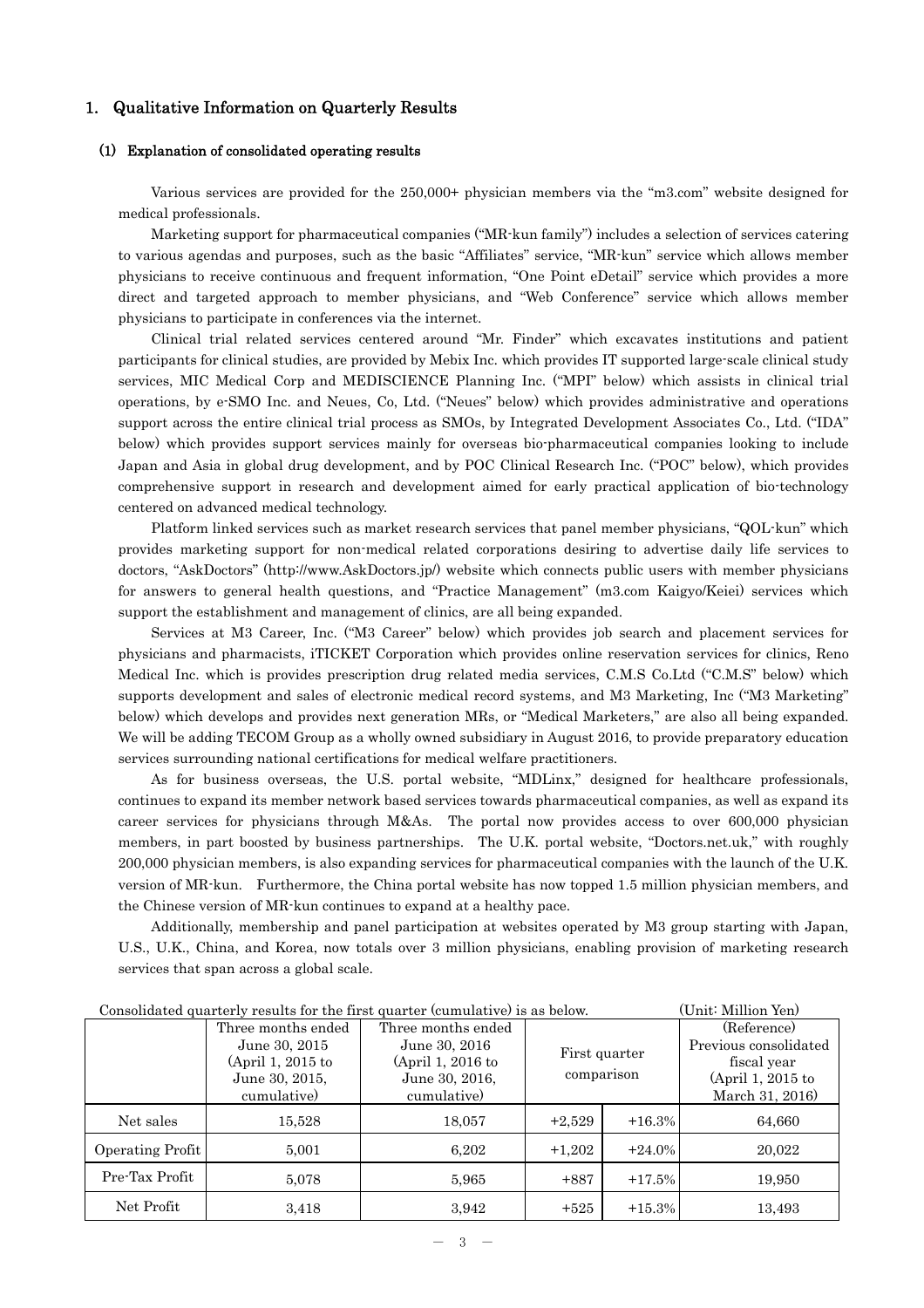| (Segment results)                                              |                   |                                                                                              |                                                                                           | (Unit: Million yen)         |           |
|----------------------------------------------------------------|-------------------|----------------------------------------------------------------------------------------------|-------------------------------------------------------------------------------------------|-----------------------------|-----------|
|                                                                |                   | Three months<br>ended<br>June 30, 2015<br>(April 1, 2015 to<br>June 30, 2015,<br>cumulative) | Three months ended<br>June 30, 2016<br>(April 1, 2016 to<br>June 30, 2016,<br>cumulative) | First quarter<br>comparison |           |
| Medical<br>Portal                                              | Segment Net Sales | 6,378                                                                                        | 7,735                                                                                     | $+1,357$                    | $+21.3%$  |
|                                                                | Segment Profit    | 4,015                                                                                        | 4,725                                                                                     | $+709$                      | $+17.7%$  |
| <b>Evidence Solution</b>                                       | Segment Net Sales | 4,862                                                                                        | 5,156                                                                                     | $+293$                      | $+6.0\%$  |
|                                                                | Segment Profit    | 909                                                                                          | 974                                                                                       | $+65$                       | $+7.2%$   |
|                                                                | Segment Net Sales | 3,130                                                                                        | 3,751                                                                                     | $+621$                      | $+19.9%$  |
| Overseas                                                       | Segment Profit    | 238                                                                                          | 242                                                                                       | $+4$                        | $+1.7%$   |
| Clinical Platform                                              | Segment Net Sales | 566                                                                                          | 591                                                                                       | $+25$                       | $+4.5%$   |
|                                                                | Segment Profit    | 34                                                                                           | (10)                                                                                      | (44)                        |           |
|                                                                | Segment Net Sales | 335                                                                                          | 352                                                                                       | $+17$                       | $+5.2%$   |
| Sales Platform                                                 | Segment Profit    | 6                                                                                            | 24                                                                                        | $+18$                       | $+312.6%$ |
|                                                                | Segment Net Sales | 446                                                                                          | 747                                                                                       | $+301$                      | $+67.4\%$ |
| Others                                                         | Segment Profit    | 64                                                                                           | 13                                                                                        | (51)                        | $-79.9%$  |
|                                                                | Segment Net Sales | (188)                                                                                        | (274)                                                                                     |                             |           |
| Adjustment                                                     | Segment Profit    | (269)                                                                                        | 235                                                                                       |                             |           |
| Gains from remeasurement accompanying<br>business combinations |                   | 3                                                                                            |                                                                                           | (3)                         |           |
|                                                                | Net Sales         | 15,528                                                                                       | 18,057                                                                                    | $+2,529$                    | $+16.3%$  |
| Total                                                          | Operating Profit  | 5,001                                                                                        | 6,202                                                                                     | $+1,202$                    | $+24.0%$  |

## 1) Medical Portal

Marketing support sector targeting healthcare related companies produced sales of 3,342 million yen, higher by 16.9% year on year. Robust sales for "MR-kun family" services centered around "MR-kun" were driven by broader demand from pharmaceutical companies, posting an increase of 17% year on year.

Marketing research sector sales were 564 million yen, higher by 13.4% year on year. Improvements in sales structure expanded direct sales to pharmaceutical companies.

Others sector produced sales of 3,828 million yen, higher by 26.7% year on year, led by M3 Career's job placement services targeting physicians.

The above results totaled 7,735 million yen, higher by 21.3% year on year, in sales for the Medical Portal segment.

 COGS and SG&A amounted to 3,026 million yen, higher by 22.6% year on year, largely due to increases in personnel expenses across the entire M3 group to accommodate business growth.

 Combining the above results, the Medical Portal segment produced profits of 4,725 million yen, higher by 17.7% year on year.

### 2) Evidence Solution

Healthy progress in clinical trial projects and expansion of group subsidiaries resulted in sales amounting to 5,156 million yen, higher by 6.0% year on year. Clinical trial projects progressed steadily, with absorption of costs related to aggressive upfront investment in headcount corresponding to the accumulation of project backlog (segment total of roughly 25,000 million yen) producing segment profits of 974 million yen, higher by 7.2% year on year.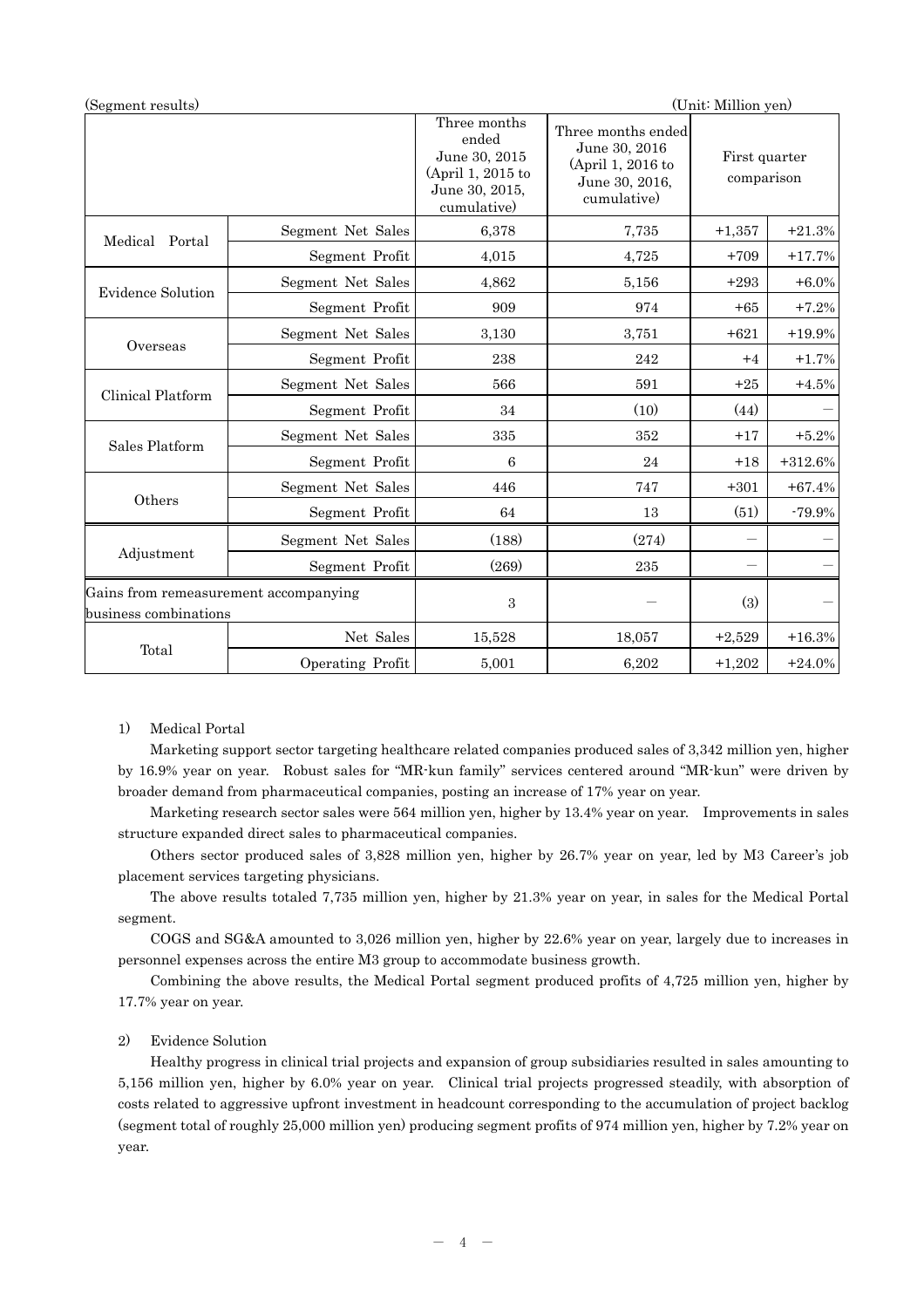## 3) Overseas

In the U.S. and U.K., expansions in both marketing research services for pharmaceutical firms and career services absorbed negative foreign exchange impact of 430 million yen to produce total sales of 3,454 million yen, higher by 22.1% year on year. China saw steady progress such as the increase in MR-kun service users now totaling 11 firms and 22 drugs, which increased sales. Combining results from all overseas regions, segment sales amounted to 3,751 million yen, higher by 19.9% year on year. Segment profit amounted to 242 million yen, higher by 1.7 % year on year, after absorbing 42 million yen in negative foreign exchange impact.

#### 4) Clinical Platform

Sales at C.M.S were in line with the previous year at 591 million yen, higher by 4.5% year on year. Increased hiring in anticipation of future demand along with development investments resulted in segment losses of 10 million yen, lower by 44 million yen year on year.

#### 5) Sales Platform

M3 Marketing operations expanded at a healthy pace. Improvement in the operating ratio of Medical Marketers and higher unit prices resulted in segment sales of 352 million yen, higher by 5.2 % year on year, and segment profit of 24 million yen, higher by 312.6% yen year on year.

#### 6) Others

Healthy progress of all businesses versus upfront investments in new businesses, summed to segment sales of 747 million yen, higher by 67.4% year on year, and segment profit of 13 million yen, lower by 79.9% year on year.

Combining the above segments, results for the entire group for the three months ended June 30, 2016, amounted to sales of 18,057 million yen, higher by 16.3% year on year, and operating profit of 6,202 million yen, higher by 24.0% year on year. Furthermore, yen conversion of items such as foreign currency denominated loans to overseas group companies caused foreign exchange losses of 240 million yen, resulting in pre-tax profit of 5,965 million yen, higher by 17.5% year on year, and net profit of 3,942 million yen, higher by 15.3% year on year. Comprehensive income totaled 2,372 million yen, lower by 39.4% year on year due to the 1,239 million yen in negative impact of yen strength on foreign exchange conversion of overseas operations results.

### (2) Explanation of consolidated financial position

#### (Condition of assets, liabilities, and net assets)

Total assets were 70,470 million yen, a decrease of 3,172 million yen compared to the end of the previous fiscal year. Current assets totaled 37,267 million yen, a net decrease of 1,601 million yen versus last fiscal year end due to decreases in cash and cash equivalents of 862 million yen. Illiquid assets totaled 33,203 million yen, a decrease of 1,570 million yen versus last fiscal year end, due to effects such as the decrease in goodwill of 977 million yen from negative foreign exchange impact.

Total liabilities decreased by 2,676 million yen versus last fiscal year end to total 14,404 million yen. Current liabilities decreased 2,681 million yen versus previous fiscal year end to total 12,312 million yen due to items such as a decrease of 2,310 million yen in accrued tax payables. Illiquid liabilities increased by 5 million yen versus previous fiscal year end to total 2,091 million yen.

Total shareholder's equity decreased by 496 million yen compared to the end of the previous fiscal year to total 56,066 million yen. Components of other capital decreased by 1,500 million yen due to factors such as the decrease in foreign exchange gains of foreign operations resulting from yen strength and allocation of 3,429 million yen in profits attributable to the owners of the parent company, versus an increase of 516 million yen in retained earnings due to appropriation of 2,913 million yen in dividends.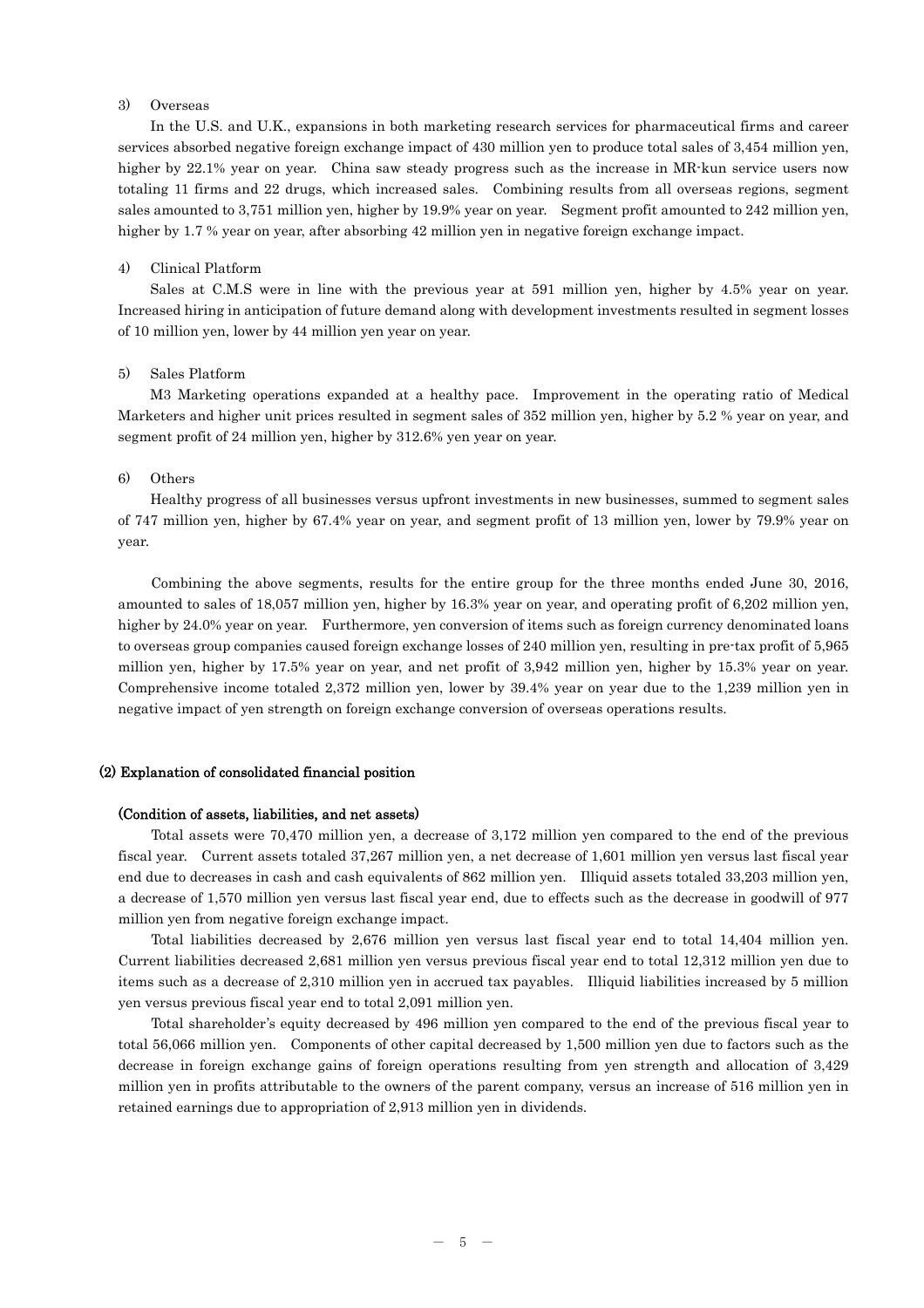#### (Condition of cashflows)

Cash and cash equivalents for the three months ended June 30, 2016 decreased by 862 million yen versus last fiscal year end to total 21,113 million yen.

Cash flows from operating activities produced an income of 2,229 million yen, an increase of 1,676 million yen year on year. The major component of inflow was pre-tax profit of 5,965 million yen, and the major component of outflow was payment of corporate income tax of 3,896 million yen.

Cash flows from investment activities resulted in a decrease in outflow of 496 million yen year on year, to total an outflow of 39 million yen. Inflow such as the 435 million yen from reduction in available-for-sales financial assets has occurred.

Cash flows from financing activities resulted in a decrease in outflow of 2,118 million yen year on year, to total an outflow of 2,673 million yen. The major component was dividend payments of 2,684 million yen paid to the owners of the parent company.

#### (3) Forward-looking statements and consolidated results forecasts

We anticipate increases in sales and profits for the group for the fiscal year ending March 31, 2017.

1) Medical Portal segment

The marketing support business targeting healthcare related companies is expected to expand its services surrounding "MR-kun family."

The marketing research business is expected to remain steady within the backdrop of demand mainly from pharmaceutical companies.

In others businesses, expansion is expected in various services with growth lead by M3 Career and "Mr. Finder."

Expenditure resulting from aggressive headcount increases geared for further growth is expected, however, no structural changes in costs relating to existing services should occur.

As a combined result of the above, we expect the Medical Portal segment to see increased sales and profits.

#### 2) Evidence Solution segment

For the Evidence Solution segment, we expect healthy operations at each subsidiary to increase sales and profits for the segment. Neues is expected to turn profitable from the progress in structural reform and expansion of business scope.

#### 3) Overseas segment

Within the Overseas segment, we expect marketing support, marketing research, and physician career placement services within in the U.S., U.K., and China to individually expand its services to result in increased sales and profits.

4) Clinical Platform segment

We expect performance at C.M.S to remain steady.

#### 5) Sales Platform segment

We expect expansion of the M3 Marketing business to increase sales, however, costs from aggressive investment in personnel looks to keep profits in line with the previous year.

Based on the above, we forecast the below for consolidated financial results for the fiscal year ending March 31, 2017.

|        |           |                  |                |            | (Unit: Million Yen)                            |
|--------|-----------|------------------|----------------|------------|------------------------------------------------|
|        | Net sales | Operating profit | Pre-tax profit | Net profit | Profit Attributable to<br>owners of the parent |
| Annual | 75,000    | 23,000           | 23,000         | 15.300     | 14.300                                         |

※ Above forecasts and forward-looking statements are based on assumptions and beliefs derived from information currently available, and is subject to change due to but not limited to fluctuations in global economic conditions.